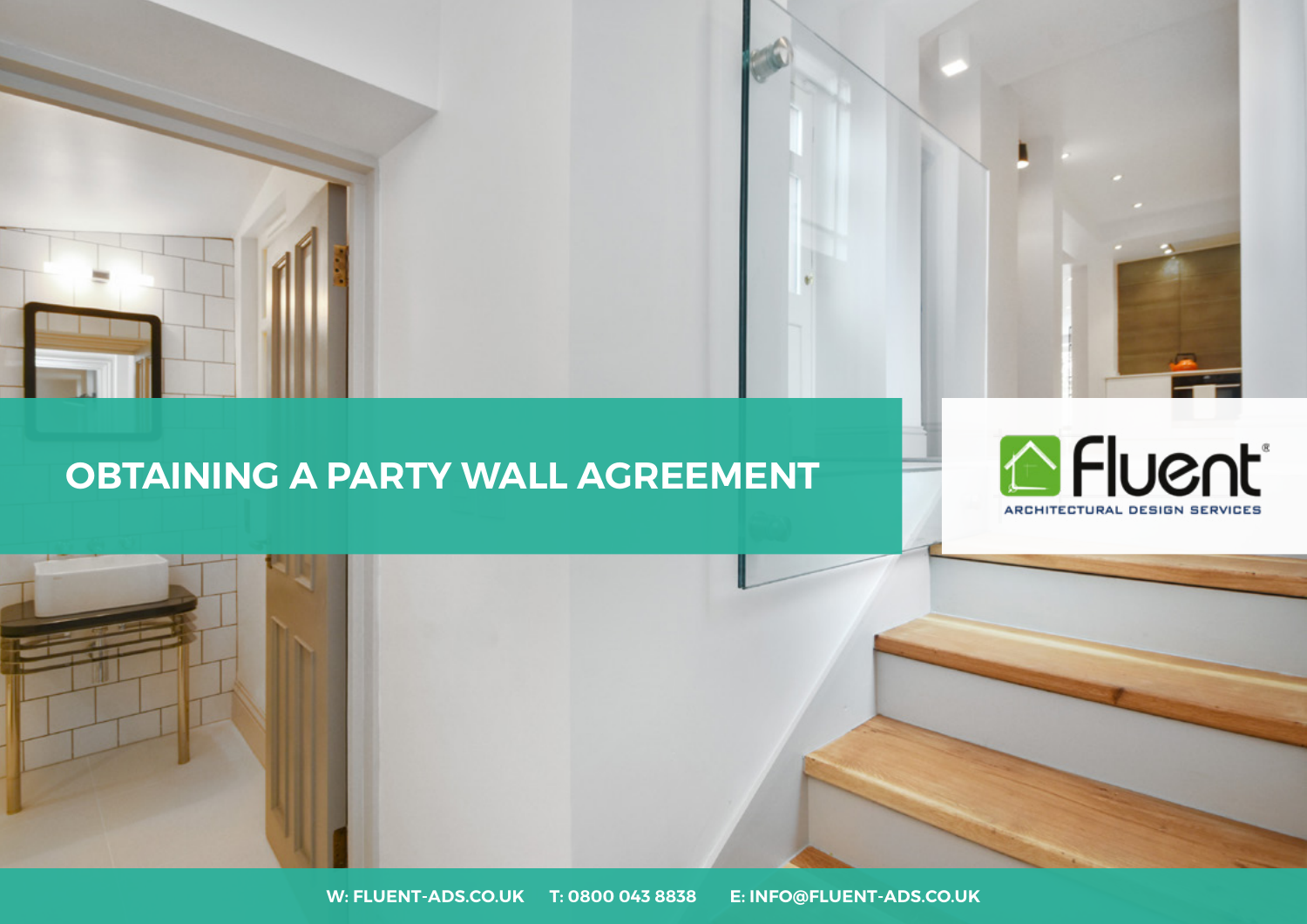## Party Wall Act 1996

### About the agreement

A party wall is the structure that you and your neighbour – next door, upstairs or downstairs – share. Fences also come under this category. Because our cities in particular have so many adjoining buildings, the Party Wall etc. Act 1996 was put in place to make it easier to agree on changes.

The process is usually coordinated by a party wall surveyor, but you can also simply agree to the works in writing.

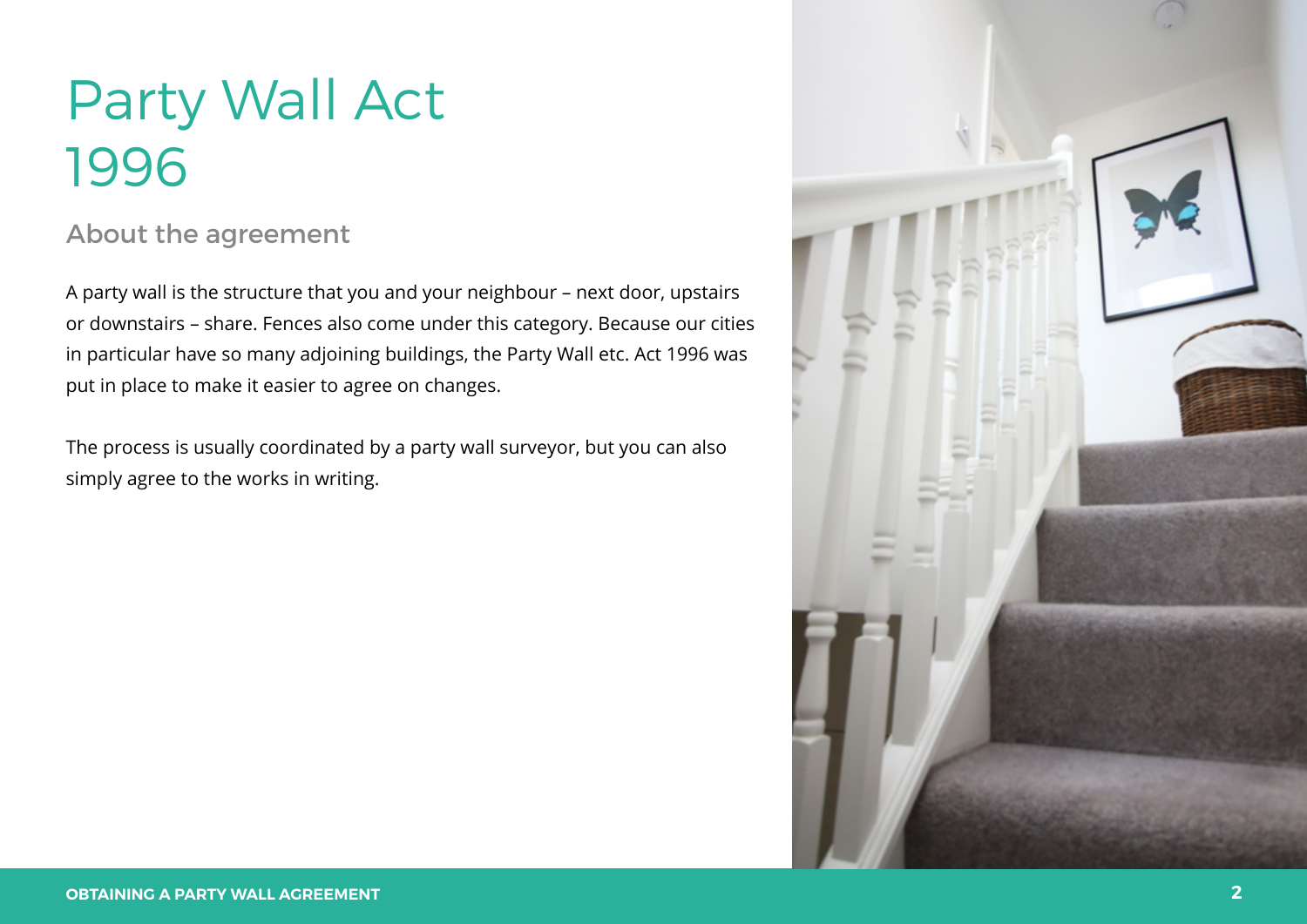The most common circumstances in which you'll need to obtain a Party Wall Agreement.

#### **Removing or altering a chimney breast**

Chimney breasts like this exist in the majority of older houses. If you share this wall with your neighbour and would like to remove the chimney breast, or make the opening bigger, you'll need a Party Wall Award, because it's an integral part of the wall. It's especially important to have old brick walls of unknown quality looked at by a party wall surveyor.

#### **Carrying out a rear extension**

If you have a narrow rear garden – as many terraced and semi-detached houses in London do, for example – you might be keen to extend full-width. In this case, your new external walls will become party walls, or rather, extensions to the existing party walls of your property, so you will need a Party Wall Award. To build the walls, you'll also need to have new foundations that are at least 1m deep for single-storey extensions, and digging down near existing (party wall) foundations requires an award, too.

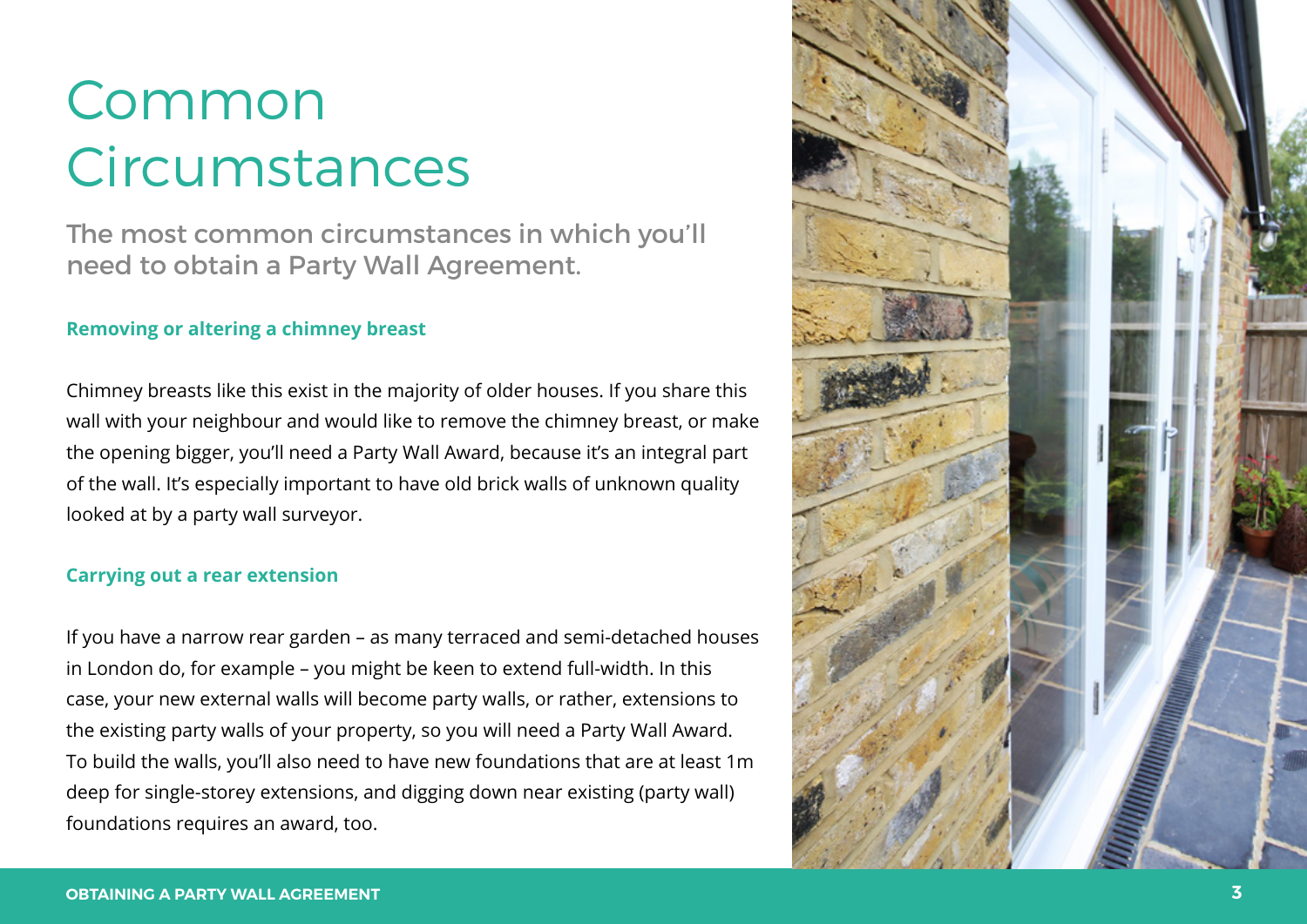The most common circumstances in which you'll need to obtain a Party Wall Agreement.

#### **Building upwards**

If you're making the loft space habitable, you'll definitely need new steels supporting the floor, and these are inserted into holes at each side of a party wall.

#### **Digging into the basement**

If you decide to dig down under your existing home, you'll have a multitude of permissions and designs to go through – Planning Permission, structural design, various desktop studies and so on. The structural design will give your builder details on how to extend new foundations under your existing, often very shallow, foundations on either side. This is called underpinning. All of this will require a Party Wall Award.

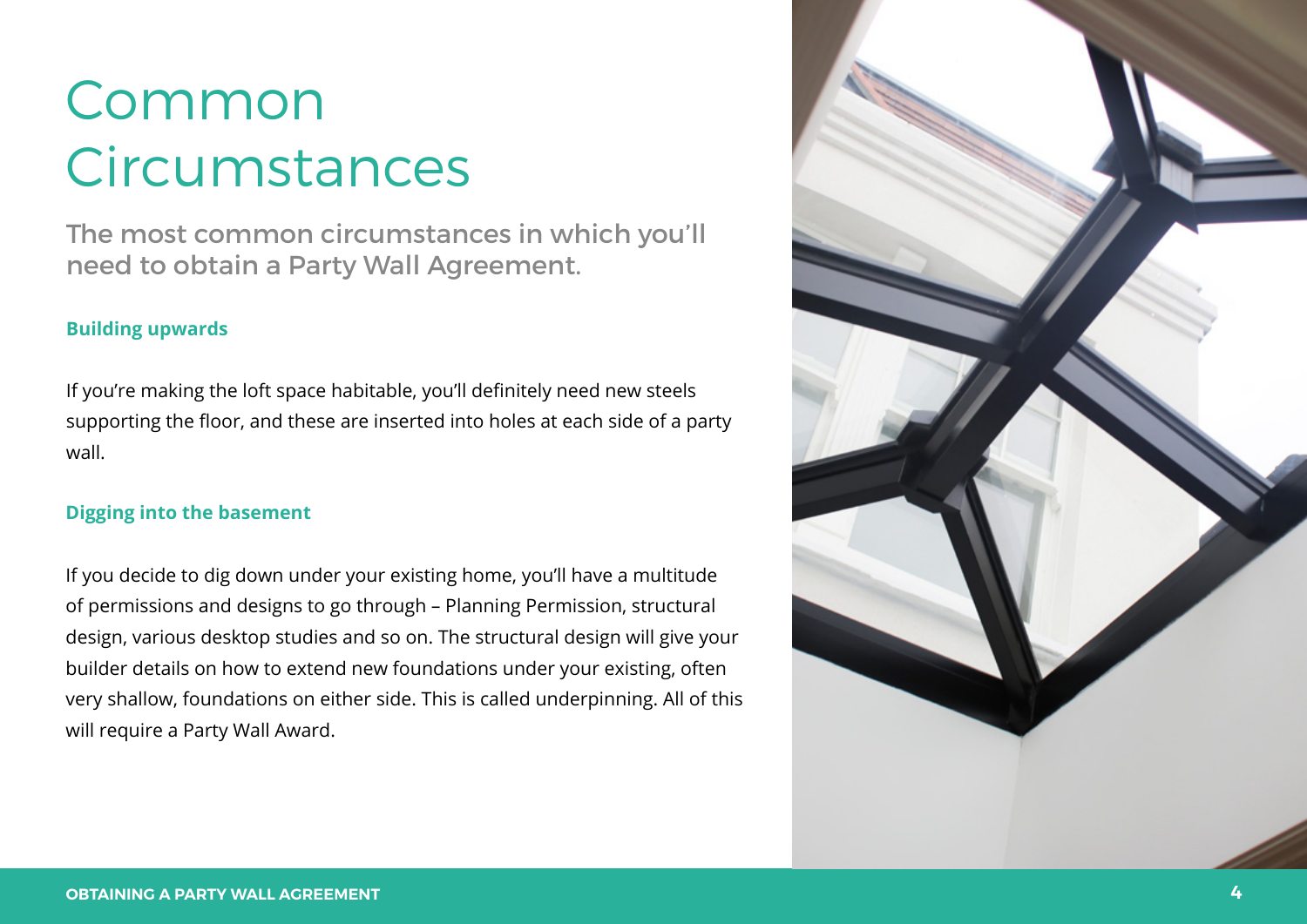The most common circumstances in which you'll need to obtain a Party Wall Agreement.

#### **Renovating flats**

If you live in a flat, your ceiling is also a party wall. Your leasehold likely excludes any of the external (brick) skin of your house, as well as the structure of your floor and/or ceiling. Any alteration to these will not only require a Party Wall Award, but, very likely, permission from your freeholder.

#### **Digging into the basement**

Imagine for a moment that these beautiful decorative beams in this country home are the timber joists usually hidden in your ceiling. If one or more of them needed replacing, and the new joists could go in their place, you wouldn't need a Party Wall Award.

If, however, you needed to install a new joist or a metal beam, and it required a hole either side of the wall to fit it, this would need an award.

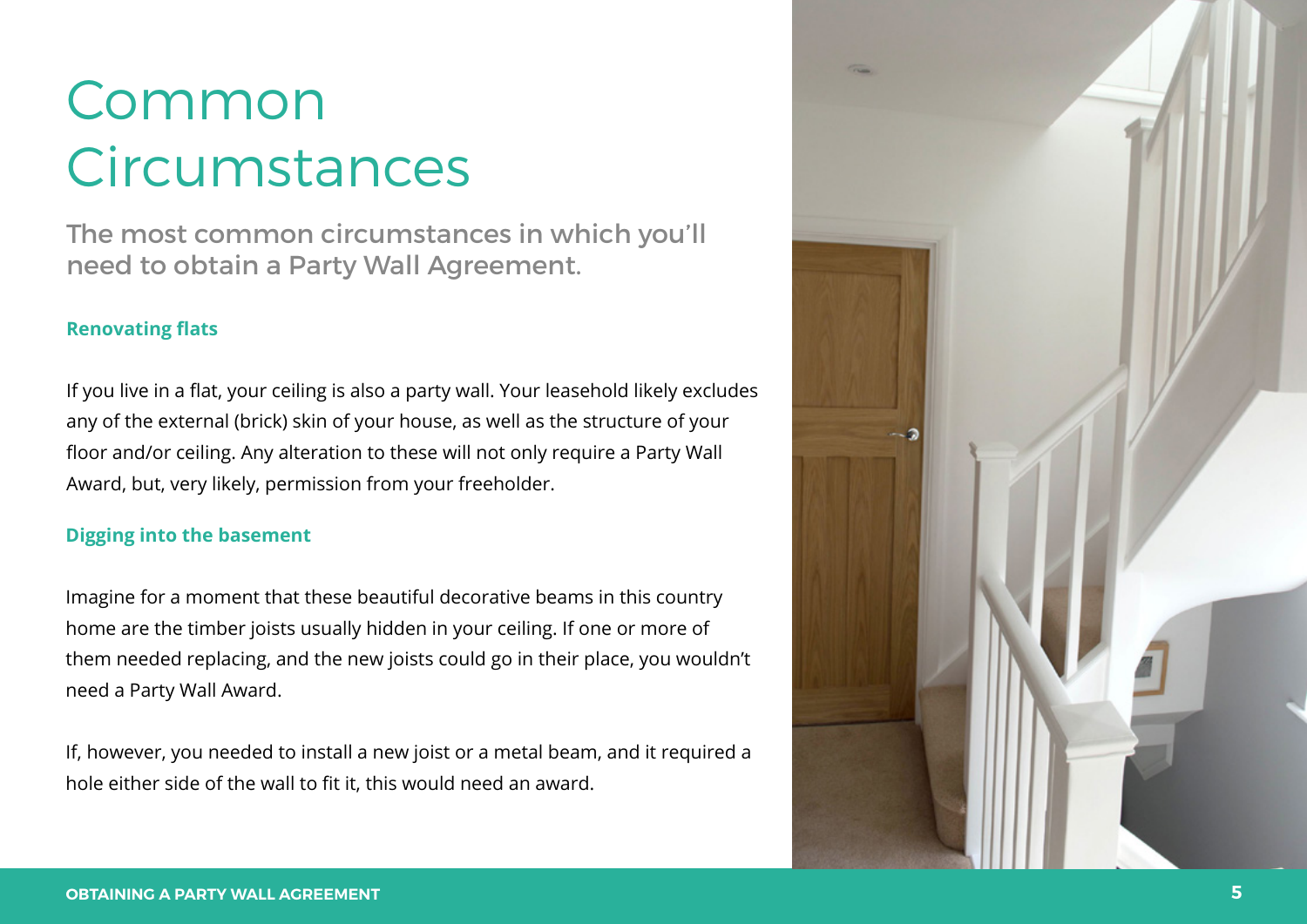The most common circumstances in which you'll need to obtain a Party Wall Agreement.

#### **Extending away from boundaries**

Your surveyor would be able to advise if, by digging the new foundations of an extension like this, you're sufficiently distanced from the fence to get away with not needing any extra paperwork.

#### **Digging into the basement**

If you're the owner of both adjacent whole properties, you won't need a Party Wall Agreement with yourself, of course!

If, however, you've simply bought apartments on the same level in two adjacent properties, and want to remove the wall in-between, you would need a Party Wall Award with the freeholder – even if you own a share of freehold.

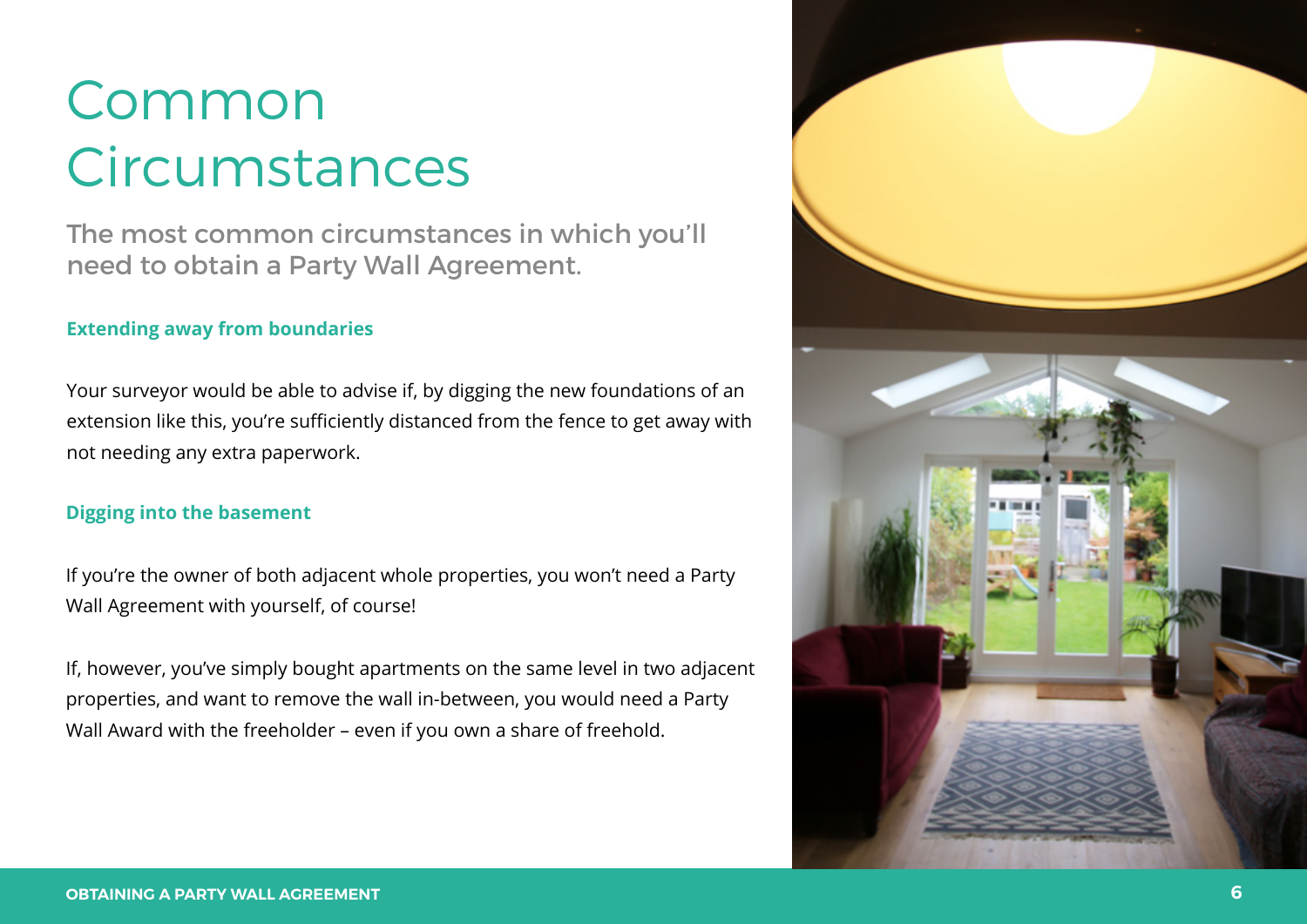# Obtaining the Agreement

### How to obtain a Party Wall Award

Now you have established that a Party Wall Award is required you have two options. The first is simply an agreement in writing from your neighbours, which will avoid the use of surveyors.

Whilst there is no official form for giving notice under the Act, your notice will need to include the following details:

• Your own name and address (joint owners must all be named, e.g. Mr A & Mrs B Owner) • The address of the building to be worked on

• A full description of what you propose to do (The proposal description used in your planning application can be given)

• When you propose to start (which must not be before the relevant notice period has elapsed). The notice should be dated and it is advisable to include a clear statement that it is a notice under the provisions of the Act.